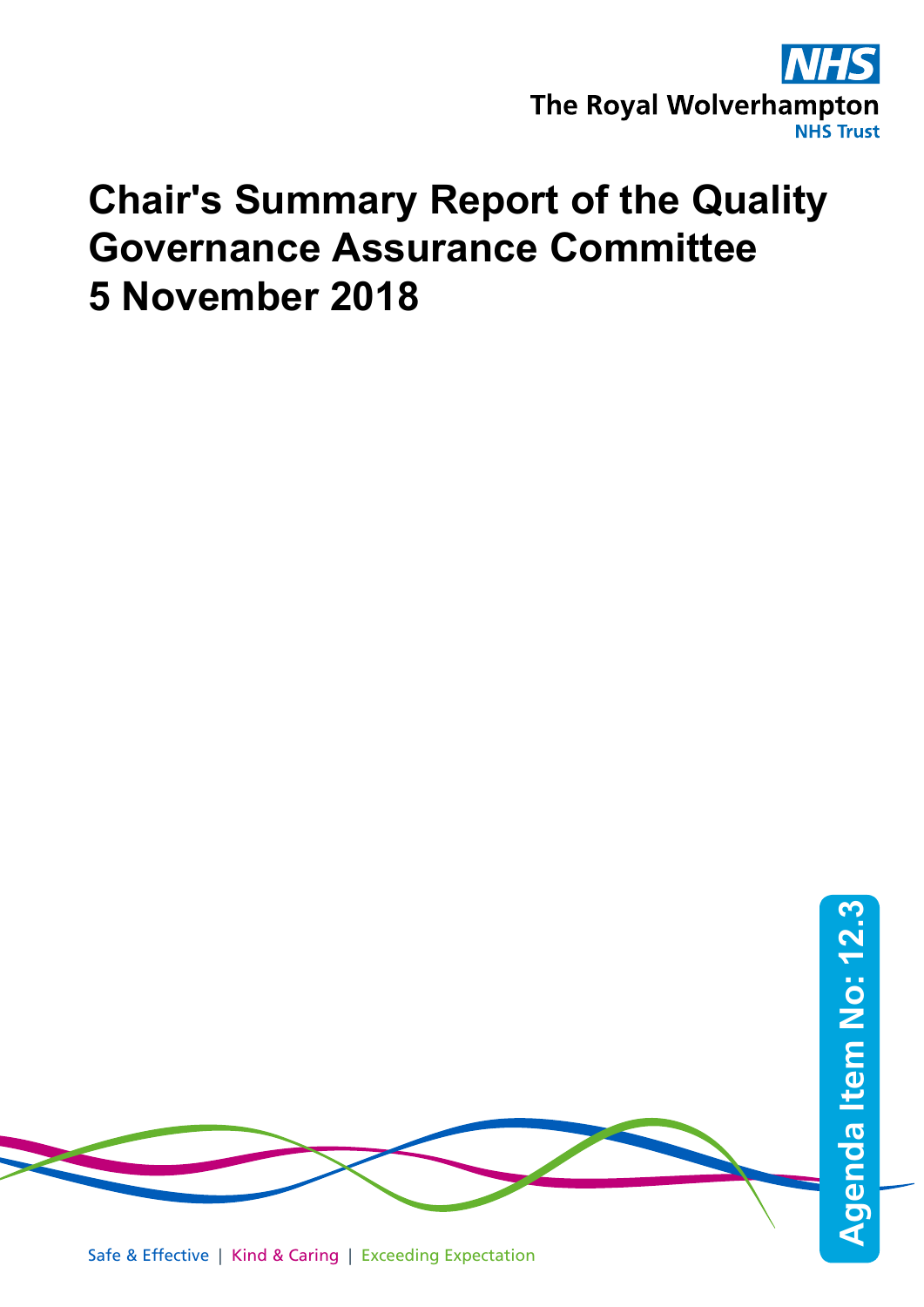## **CHAIRMAN'S SUMMARY REPORT**

*This summary sheet is for completion by the Chair of any committee/group to accompany the minutes required by a trust level committee.*

| <b>Name of Committee/Group:</b>                                                                                                         | <b>Quality Governance Assurance Committee</b>                                                                                                                                                                                                                                                                                                                                                                                                                                                                                                                                                                                                                                                                                                                                                                                                                                                                                                                                                                                                                                                                                                                                                                                                                                                                                                                                                                                                                                         |                                                                |
|-----------------------------------------------------------------------------------------------------------------------------------------|---------------------------------------------------------------------------------------------------------------------------------------------------------------------------------------------------------------------------------------------------------------------------------------------------------------------------------------------------------------------------------------------------------------------------------------------------------------------------------------------------------------------------------------------------------------------------------------------------------------------------------------------------------------------------------------------------------------------------------------------------------------------------------------------------------------------------------------------------------------------------------------------------------------------------------------------------------------------------------------------------------------------------------------------------------------------------------------------------------------------------------------------------------------------------------------------------------------------------------------------------------------------------------------------------------------------------------------------------------------------------------------------------------------------------------------------------------------------------------------|----------------------------------------------------------------|
| <b>Report From:</b>                                                                                                                     | Rosi Edwards - Chairperson                                                                                                                                                                                                                                                                                                                                                                                                                                                                                                                                                                                                                                                                                                                                                                                                                                                                                                                                                                                                                                                                                                                                                                                                                                                                                                                                                                                                                                                            |                                                                |
| Date:                                                                                                                                   | October 2018                                                                                                                                                                                                                                                                                                                                                                                                                                                                                                                                                                                                                                                                                                                                                                                                                                                                                                                                                                                                                                                                                                                                                                                                                                                                                                                                                                                                                                                                          |                                                                |
| <b>Action Required by receiving</b><br>committee/group:                                                                                 | $\sqrt{\ }$ For Information<br>$\Box$ Decision<br>$\Box$ Other                                                                                                                                                                                                                                                                                                                                                                                                                                                                                                                                                                                                                                                                                                                                                                                                                                                                                                                                                                                                                                                                                                                                                                                                                                                                                                                                                                                                                        |                                                                |
|                                                                                                                                         |                                                                                                                                                                                                                                                                                                                                                                                                                                                                                                                                                                                                                                                                                                                                                                                                                                                                                                                                                                                                                                                                                                                                                                                                                                                                                                                                                                                                                                                                                       |                                                                |
| <b>Aims of Committee:</b><br>Bullet point aims of the reporting<br>committee (from Terms of<br>Reference)                               |                                                                                                                                                                                                                                                                                                                                                                                                                                                                                                                                                                                                                                                                                                                                                                                                                                                                                                                                                                                                                                                                                                                                                                                                                                                                                                                                                                                                                                                                                       | To review and oversee the management of risk across the Trust. |
| <b>Drivers:</b><br>Are there any links with Care Quality<br>Commission/Health &<br>Safety/NHSLA/Trust Policy/Patient<br>Experience etc. | To receive reports, reviewing and ensuring compliance with national,<br>regional and local standards to ensure high quality service provision<br>and to ensure compliance with regulatory authorities.                                                                                                                                                                                                                                                                                                                                                                                                                                                                                                                                                                                                                                                                                                                                                                                                                                                                                                                                                                                                                                                                                                                                                                                                                                                                                |                                                                |
| <b>Main Discussion/Action Points:</b>                                                                                                   | <b>Advise</b>                                                                                                                                                                                                                                                                                                                                                                                                                                                                                                                                                                                                                                                                                                                                                                                                                                                                                                                                                                                                                                                                                                                                                                                                                                                                                                                                                                                                                                                                         |                                                                |
| Bullet point the main areas of<br>discussion<br>held<br>the<br>at<br>committee/group<br>meeting<br>which<br>need to be highlighted      | Martina Morris of NHSI West Midlands attended the meeting as an<br>observer, to familiarise herself with the trust, as part of her role as lead<br>with a number of West Midlands trusts. She commented that RWT's<br>committee structure allocates detailed consideration of reports to a<br>level below QGAC, leaving QGAC members to have a wider-ranging<br>and deeper discussion than would be possible when a large number<br>of papers are routinely presented.<br>QGAC Self-assessment: QGAC agreed on actions that would meet<br>suggestions in its self-assessment review (based on F&P's<br>questionnaire), which was considered to be positive.<br>Mortality management report: QGAC considered this report and the<br>action plan attached to it which covers 7 areas ((Programme<br>Management, City-wide Programme, Policy/Processes, Quality/safety<br>of care mortality reviews, education, workforce and communication<br>plan). QGAC asked for an additional line under Policy/processes to<br>cover engagement with bereaved families and carers and ensuring<br>their views help inform decisions about whether a review or<br>investigation is needed. The recently published document "Learning<br>from deaths: Guidance for NHS trusts on working with bereaved<br>families and carers" from the National Quality Board" builds on earlier<br>guidance on learning from deaths and will form the basis for RWT's<br>plans for working with bereaved families. |                                                                |